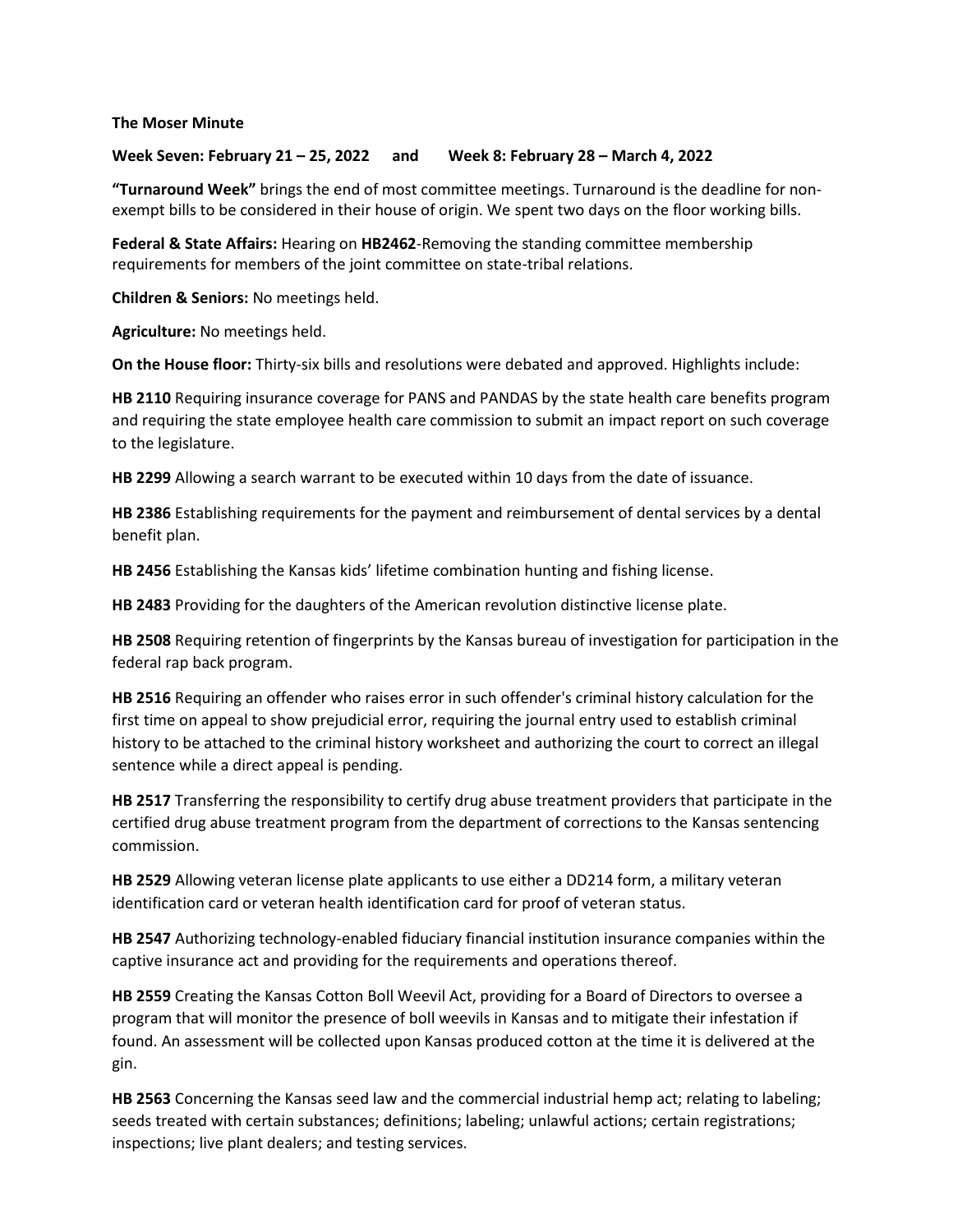**HB 2567** Increasing certain registration and title fees on vehicles for services performed by county treasurers and the division of vehicles and decreasing certain fees related to administrative costs and disposition of such fees.

**HB 2579** Requiring electronic filing of campaign reports by candidates for state office unless an exemption is granted for cause.

**HB 2605** Increasing the rural population requirement maximum for the veterinary training program for rural Kansas and creating a food animal percentage requirement that may be fulfilled in lieu thereof.

**HB 2607** Clarifying the time limitations for habeas corpus claims.

**HB 2654** Providing guidance to determine how offenders under the supervision of two or more supervision agency can have supervision consolidated into one agency.

**HB 2688** Requiring that licensed farm wineries be issued a cereal malt beverage retailer license if the statutory requirements for such retailer license are satisfied.

**HB 2703** Making changes to employment security law provisions regarding the employment security fund and employer contribution rates, the definition of employment to conform with federal law and various updates to the "my reemployment plan" program, including making the program mandatory with certain exceptions, and providing that the secretary of commerce may require participation by claimants in reemployment services.

**HCR 5014** Proposing a constitutional amendment that provides for legislative oversight of rules and regulations adopted by executive branch agencies and officials.

**HCR 5022** Proposing a constitutional amendment requiring that a sheriff be elected in each county, exception for Riley County.

**HCR 5030** Recognizing the growing problem of antisemitism in the United States.

Sunday evening, February 21<sup>st</sup>, I dined with 4-H members from the River Valley District which includes the counties of Clay, Cloud, Republic, and Washington. I later watched them perform legislative functions on the House floorthat evening. Charlie Warders and Everson Parker, seventh graders at Valley Heights, were pages for me on Tuesday, February 22<sup>nd</sup>. US 4<sup>th</sup> District Congressman Ron Estes stopped at the Capitol to see his wife, who also happens to be a fellow freshman and my officemate Representative Susan Estes. He spent some time on the House floor greeting people. I consider myself blessed to serve with Susan and to know Ron as well. The "Rural Schools for Quality Education" had an interesting exhibit at the Capitol this week. Haely Ordoyne, Washington, was a visitor in my office. On Saturday, February 26<sup>th</sup>, Senator Elaine Bowers and I held legislative forums in Belleville and in Washington.

## **Week Eight: February 28 – March 4, 2022**

**Federal & State Affairs:** Hearings on:

- **HB 2710** Increasing the percentage of alcohol by volume allowed to not more than 16% for domestic table wine and the domestic fortified wine threshold to more than 16% alcohol by volume. Passed out on voice vote.
- **HB2715** Establishing a certification program for county election officials to be developed by the Secretary of State and the Kansas County Clerks & Election Officials Association.